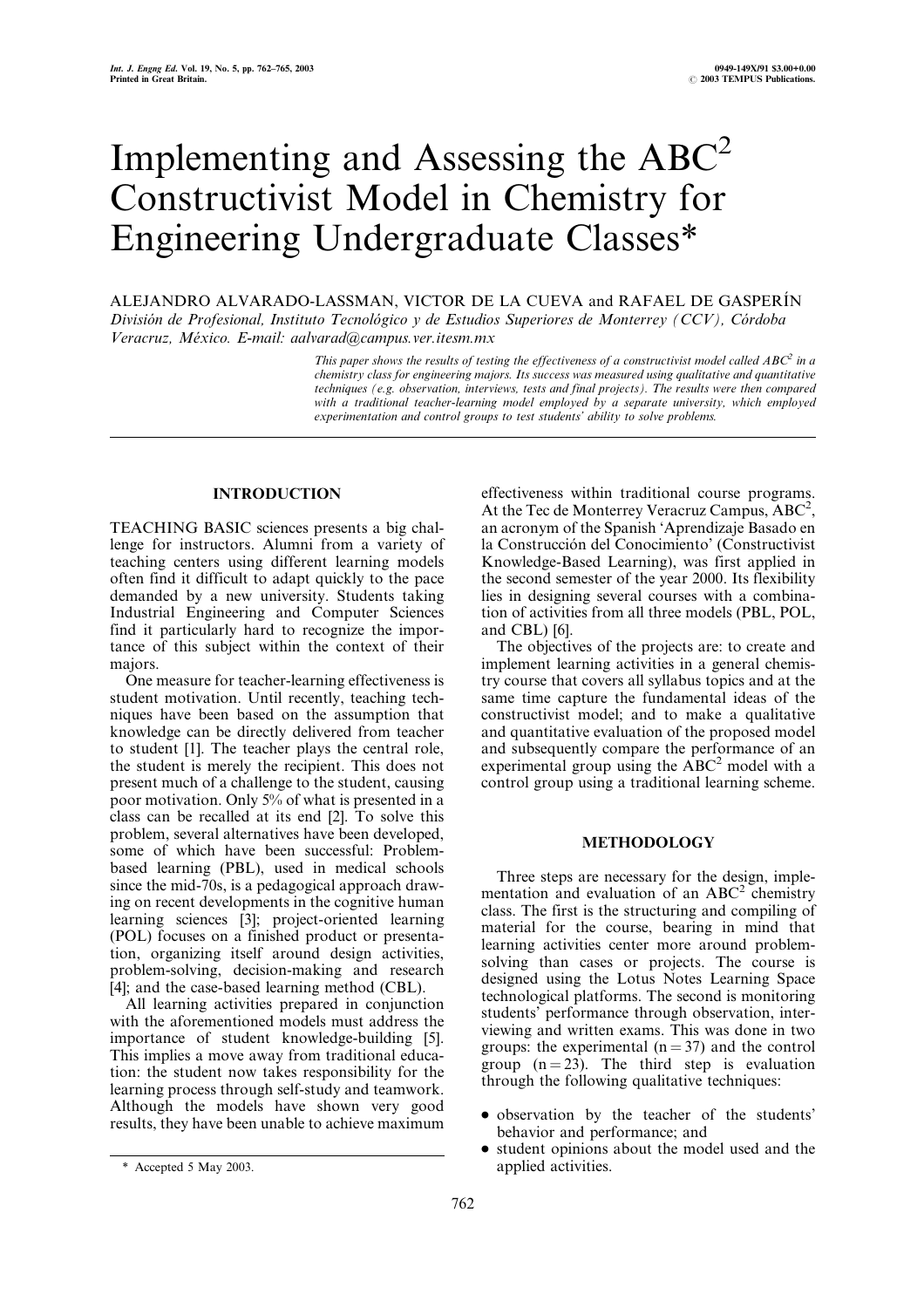Table 1. Description of problems, case and project

| Problem title                | Description                                                                                                                                                                                                                               |  |  |
|------------------------------|-------------------------------------------------------------------------------------------------------------------------------------------------------------------------------------------------------------------------------------------|--|--|
| Automatic doors              | This problem covers the fundamental concepts of the atom and its behavior                                                                                                                                                                 |  |  |
| Dry or wet ice               | This covers the concepts of states of matter, energetic calculations in physic processes, interactions<br>between substances and polarity in atomic bonds                                                                                 |  |  |
| Edible nitrogen              | In this problem, the student is asked to analyze factors that affect reaction velocities and chemical<br>equilibrium by means of a typical reaction used in nature for the fixation of nitrogen                                           |  |  |
| Oxygenated water             | This covers reaction velocities, with practical experience using potatoes and oxygenated water                                                                                                                                            |  |  |
| Dental voltaic cell          | The use of electrochemical concepts in a fixed tooth cavity                                                                                                                                                                               |  |  |
| Case title                   | Description                                                                                                                                                                                                                               |  |  |
| Salted icecream              | This case deals with icecream-making, taking advantage of the low temperatures obtained with salt and<br>ice mixtures; it requires specific calculations using formulas of thermochemistry, coligative properties<br>and states of matter |  |  |
| Problem title                | Description                                                                                                                                                                                                                               |  |  |
| Sulphuric acid<br>production | This project involves practical application and covers many concepts that students need to know and<br>apply to have a general knowledge of chemistry                                                                                     |  |  |

Table 2. Descriptions and preferences of the three session categories developed for the course

| Category                               | Place                                                                   | Activities                                                                       | Teacher role                 | Preferences |
|----------------------------------------|-------------------------------------------------------------------------|----------------------------------------------------------------------------------|------------------------------|-------------|
| Problem-solving                        | Team rooms equipped<br>with a table, computer<br>network and blackboard | Following methodology to solve<br>problems and send schedule                     | Tutor                        | 42%         |
| Result<br>presentation<br>& discussion | Classroom                                                               | Result presentation and problem<br>conclusions; reading analysis                 | Facilitator and<br>evaluator | 25%         |
| Lecture                                | Classroom                                                               | Presentation of concepts and<br>analytical problems; collaborative<br>activities | Facilitator                  | 33%         |

The following quantitative techniques were also used:

- . a multiple-choice exam designed by the teacher, applied at the start of the process, containing 38 chemistry questions and assessing the student's chemistry knowledge; and
- . a final project done in previously selected teams that takes up 60% of the learning objectives of the course.

#### Criteria for analysis

Students are organized into teams at the start of the semester. Final projects are given to Mexico City Tec de Monterrey industrial engineering  $ABC<sup>2</sup>$  students, and to a control group (from a university with a traditional learning scheme and a similar academic program). This methodology was proposed by Boaler [8] for a high school math course. The control group was given a multiplechoice exam on the first day, and another a month prior to the end of the course. The same project

Table 3. Course initiation multiple-choice exam results

|                    | $ABC^2$ | Control | 6-year total at  |
|--------------------|---------|---------|------------------|
|                    | group   | group   | <b>ITESM CCV</b> |
| Average            | 40.1    | 30.2    | 42.7             |
| Standard deviation | 12 1    | 9.0     | 13.5             |

with a similar explanation was given to both of them.They were given the same time to complete the project, and it contributed a percentage towards the control group's final grade. The evaluation was based on corresponding information handed in by both groups.

# FINDINGS AND DISCUSSION

The teacher is responsible for choosing problems, cases and projects for a course. This takes up considerable time, as he/she must use real, relevant and understandable problems for the student. To encourage more student usage of analytical skills and creativity, problems should not be obviously aimed at course objectives. The combination of all planned problems must, however, cover the course completely. One way to achieve this is by planning the course in two stages: the use of problems and cases for part of the syllabus; and a project that integrates the remainder. A curricular matrix, as in Barrows [8], is useful to relate the problem components with the themes/sub-themes of the course.

The course was divided into 7 modules: 5 problems, 1 case and 1 project. Details of each activity are described in Table 1.

Three alternating session categories were developed, bearing in mind student characteristics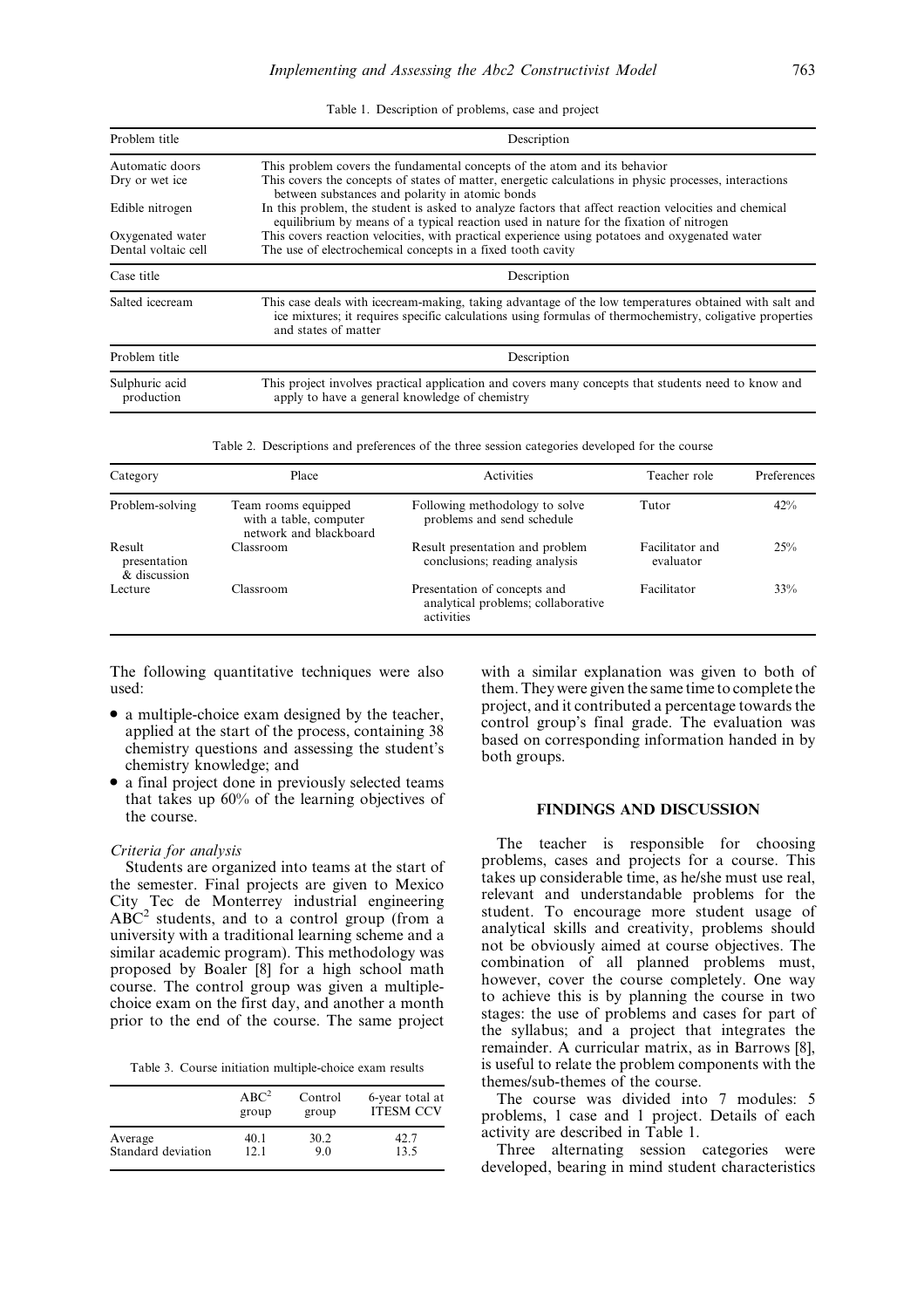Table 4. Team project report analysis for the  $ABC^2$  and control groups

|                                          | $ABC2$ group                                                                                                           | Control group                                                       |
|------------------------------------------|------------------------------------------------------------------------------------------------------------------------|---------------------------------------------------------------------|
| Structure                                | Adequate                                                                                                               | Too many theoretical principles and confused<br>logic in sections   |
| Use of principles $\&$<br>calculations   | Concrete application of simple calculation, but little<br>analysis of points requiring more mathematical<br>evaluation | Some did not do any calculations at all, others<br>only simple ones |
| Analytical activities                    | Adequate                                                                                                               | Very superficial                                                    |
| Development of<br>experimental prototype | Variety of proposals, many based on solutions from<br>the Internet                                                     | Repeated proposals, coming from more<br>traditional sources         |
| Conclusions                              | Relevant and aceptable conclusions                                                                                     | Very poor or no conclusions at all                                  |

and preferences (Table 2). This respected partial evaluations and a final exam (consisting of individual solutions to analytical problems).

A survey of student opinion at the end of the semester showed a similar preference concerning the difficulty level of the problems. However, 45% thought that the project was more difficult, as they found it a complex activity with considerable student participation. 90% felt that the methodology used increased their level of motivation and interest in chemistry. This is a sizeable improvement over the findings of seven years ago.

Fifty percent of the students understood how to plan and solve a problem after the first such activity. The other 50% caught on during the second or third exercise. It is important, therefore, to dedicate a complete session at the beginning of the semester to providing an extensive framework for solving problems and activities.

From observations during work sessions, we saw that  $ABC^2$  teams maintained an environment of freedom, responsibility and order. Students are able to concentrate on understanding and solving a problem and they develop activities without the help of the teacher. On the other hand, although the control group tried to organize themselves, they tended to divide the activities of the project between team members, allowing limited opportunity for developing teamwork.

Preliminary interviews with students showed some concern over the validity of the methodology. Nevertheless, as the course progressed, changing attitudes of higher acceptance and more confidence came hand in hand with greater acquired knowledge. Students in the control group, however, said that the project was overly complex and complained of their inability to report it effectively.

### Model effectiveness measure

Table 3 summarizes the results of the initial multiple-choice exam. The control group achieved a lower grade than the  $ABC^2$  group. It is also lower than the Mexico City Tec de Monterrey total (taken over the last 6 years, totalling 310 students). The difference is not, however, great enough to have any real impact on final project performance.

The project for both the  $ABC^2$  and the control group contained six of the 10 themes of the course and included activities that require the application of principles/calculations and the development of an experimental prototype. The project reports are analyzed in Table 4.

Despite project-solving training and greater availability of resources from a university that offers a Chemical Engineering program, the control group was unable to solve the project effectively. The  $ABC^2$  group, by contrast, took advantage of their previous experience in problem-solving to cover the project objectives completely.

## **CONCLUSIONS**

The success or failure of this kind of course depends on the teacher's ability to select and create relevant problems, cases and projects that cover all the course objectives. The teacher must, therefore, constantly do research work and revise bibliographies.

The  $ABC^2$  model enables the student to develop capabilities far beyond those defined in the course learning objectives. This is attributed to the student's responsibility to build his/her own knowledge with the help of other team members and the teacher. Chemistry students who are now using  $ABC<sup>2</sup>$  are showing more motivation and satisfaction in studying the subject than they did a few years ago.

In the resolution of a project containing 60% of the course topics, there is evidence to support the effectiveness of  $\angle ABC^2$ , as clear-cut behavioral differences were observed between the development group members of the proposed model and those of the control group.

## **REFERENCES**

1. G. M. Bodner, Constructivism: A theory of knowledge, J. Chem. Educ., 63 (1986), p. 873.

2. G. W. H. Weenk, Learning Pyramid, Educational Center, University of Twente (1999).